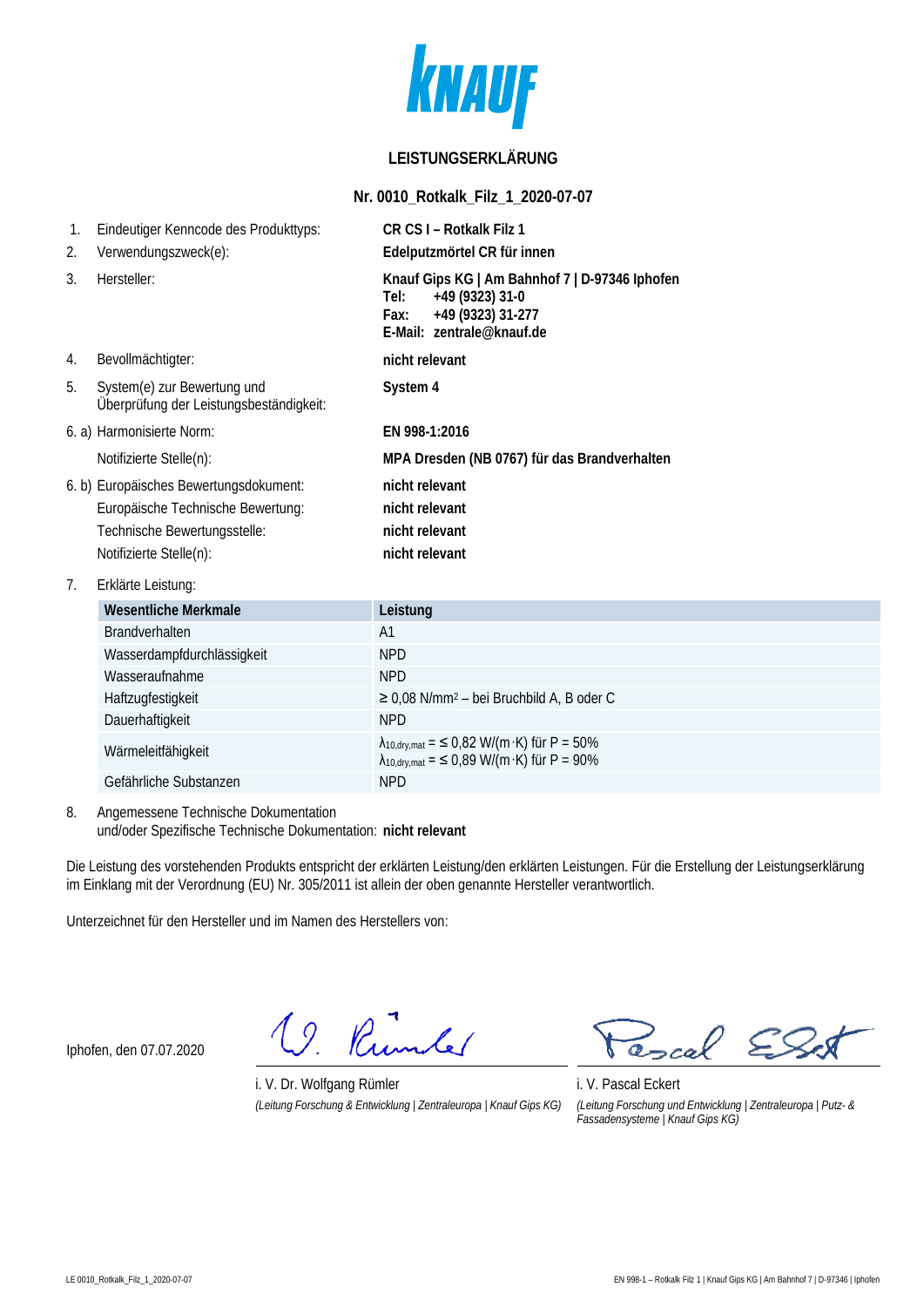

### **DECLARATION OF PERFORMANCE**

### **No 0010\_Rotkalk\_Filz\_1\_2020-07-07**

| 1.<br>2.      | Unique identification code of the product-type:<br>Intended use/es: | CR CS I - Rotkalk Filz 1<br>Coloured rendering mortar CR for internal use                                                           |
|---------------|---------------------------------------------------------------------|-------------------------------------------------------------------------------------------------------------------------------------|
| $\mathcal{R}$ | Manufacturer:                                                       | Knauf Gips KG   Am Bahnhof 7   D-97346 Iphofen<br>+49 (9323) 31-0<br>Tel:<br>+49 (9323) 31-277<br>Fax:<br>e-mail: zentrale@knauf.de |
| 4.            | Authorised representative:                                          | not relevant                                                                                                                        |
| 5.            | System/s of AVCP:                                                   | System 4                                                                                                                            |
|               | 6. a) Harmonised standard:                                          | EN 998-1:2016                                                                                                                       |
|               | Notified body/ies:                                                  | MPA Dresden (NB 0767) for reaction to fire                                                                                          |
|               | 6. b) European Assessment Document:                                 | not relevant                                                                                                                        |
|               | European Technical Assessment:                                      | not relevant                                                                                                                        |
|               | <b>Technical Assessment Body:</b>                                   | not relevant                                                                                                                        |
|               | Notified body/ies:                                                  | not relevant                                                                                                                        |

### 7. Declared performance/s:

| <b>Essential characteristics</b> | Performance                                                                                                           |
|----------------------------------|-----------------------------------------------------------------------------------------------------------------------|
| Reaction to fire                 | A1                                                                                                                    |
| Water vapour permeability        | <b>NPD</b>                                                                                                            |
| Water absorption                 | <b>NPD</b>                                                                                                            |
| Adhesion                         | $\geq$ 0,08 N/mm <sup>2</sup> – FP: A, B or C                                                                         |
| Durability                       | <b>NPD</b>                                                                                                            |
| Thermal conductivity             | $\lambda_{10, dry, mat} =$ < 0,82 W/(m·K) for P = 50%<br>$\lambda_{10, \text{dry, mat}} =$ < 0,89 W/(m·K) for P = 90% |
| Dangerous substances             | <b>NPD</b>                                                                                                            |

8. Appropriate Technical Documentation and/or Specific Technical Documentation: **not relevant**

The performance of the product identified above is in conformity with the set of declared performance/s. This declaration of performance is issued, in accordance with Regulation (EU) No 305/2011, under the sole responsibility of the manufacturer identified above.

Signed for and on behalf of the manufacturer by:

Iphofen, 2020-07-07

19. Rumler

i. V. Dr. Wolfgang Rümler i. V. Pascal Eckert *((Head of Research & Development | Central Europe | Knauf Gips KG)*

ascal

*(Head of Research & Development | Central Europe | plaster and facade | Knauf Gips KG)*